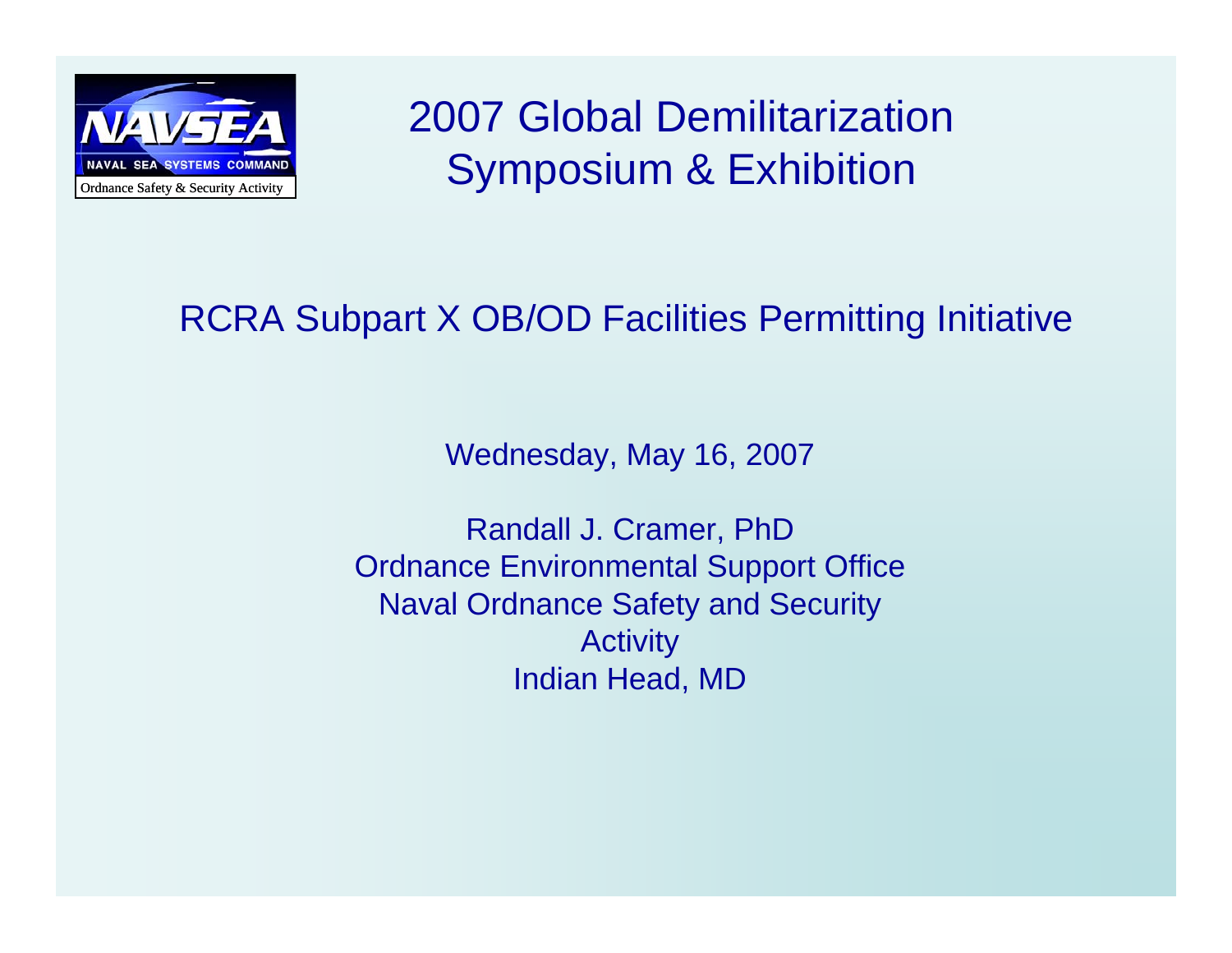

### **Storyline**

- $\bullet$ Government Performance and Results Act
- $\bullet$ RCRA Subpart X Baseline Universe
- $\bullet$ JOCG OB/OD Optimization Study
- $\bullet$ **•** Joint DoD/EPA OB/OD Initiative
- $\bullet$ The Prestige
- •Next Steps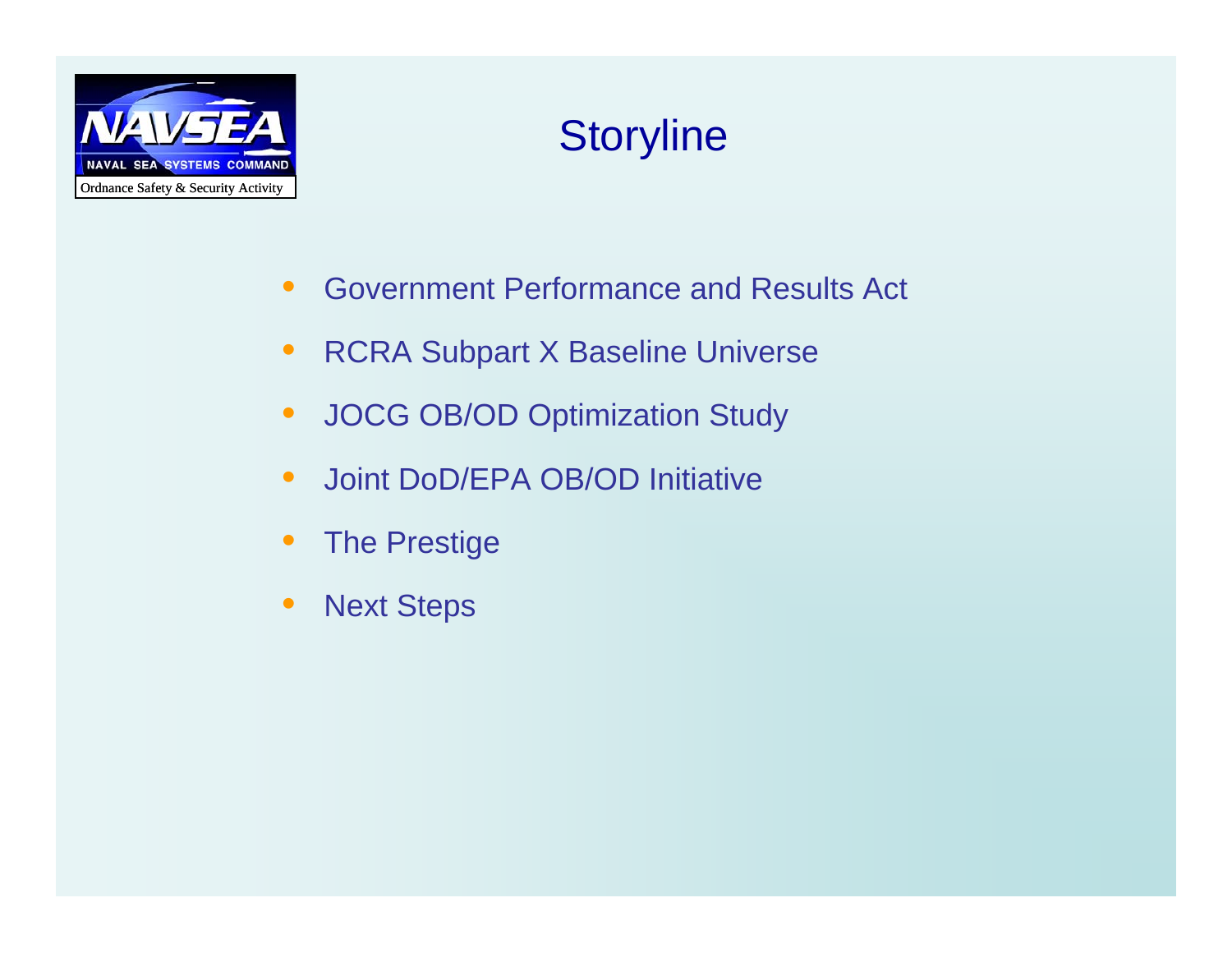

### Government Performance and Results Act

- • 1993 Government Performance and Results Act (GPRA) holds federal agencies accountable for achieving program results.
	- develop strategic plans
	- set long term goals and objectives
	- $-$  quantitatively measure how well they are doing
	- consult with affected parties
	- provide annual reports
	- annually communicate performance back to Congress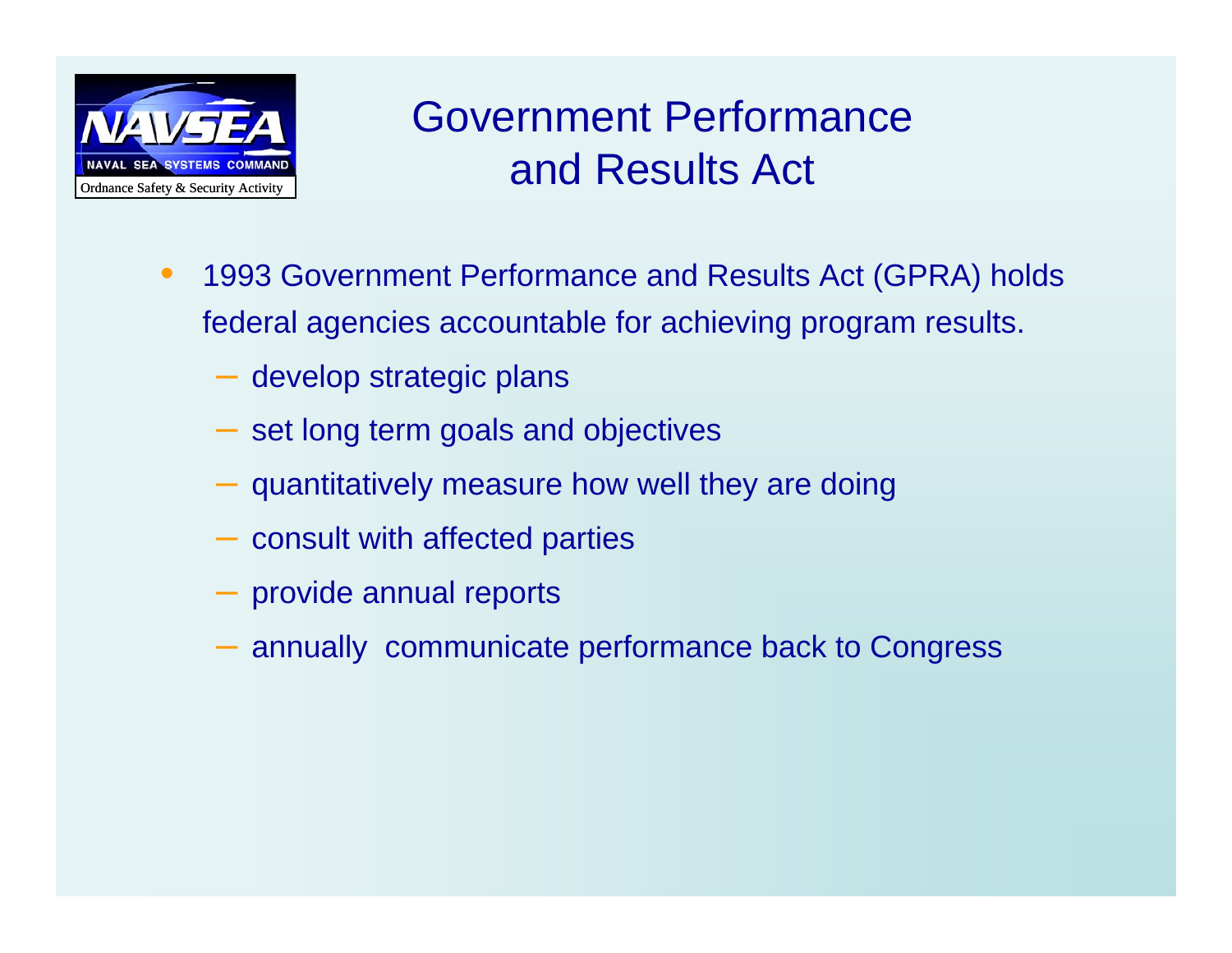

### EPA GPRA Goals

EPA has set specific goals for hazardous waste management facilities.

- $\bullet$  **By the end of 2008**, prevent releases from RCRA hazardous waste management facilities by increasing the number of facilities with permits or other approved controls… **to 95 percent.**
- $\bullet$  **By 2011,** prevent releases from RCRA hazardous waste management facilities by increasing the number of facilities with permits or other approved controls… **to 98 percent.**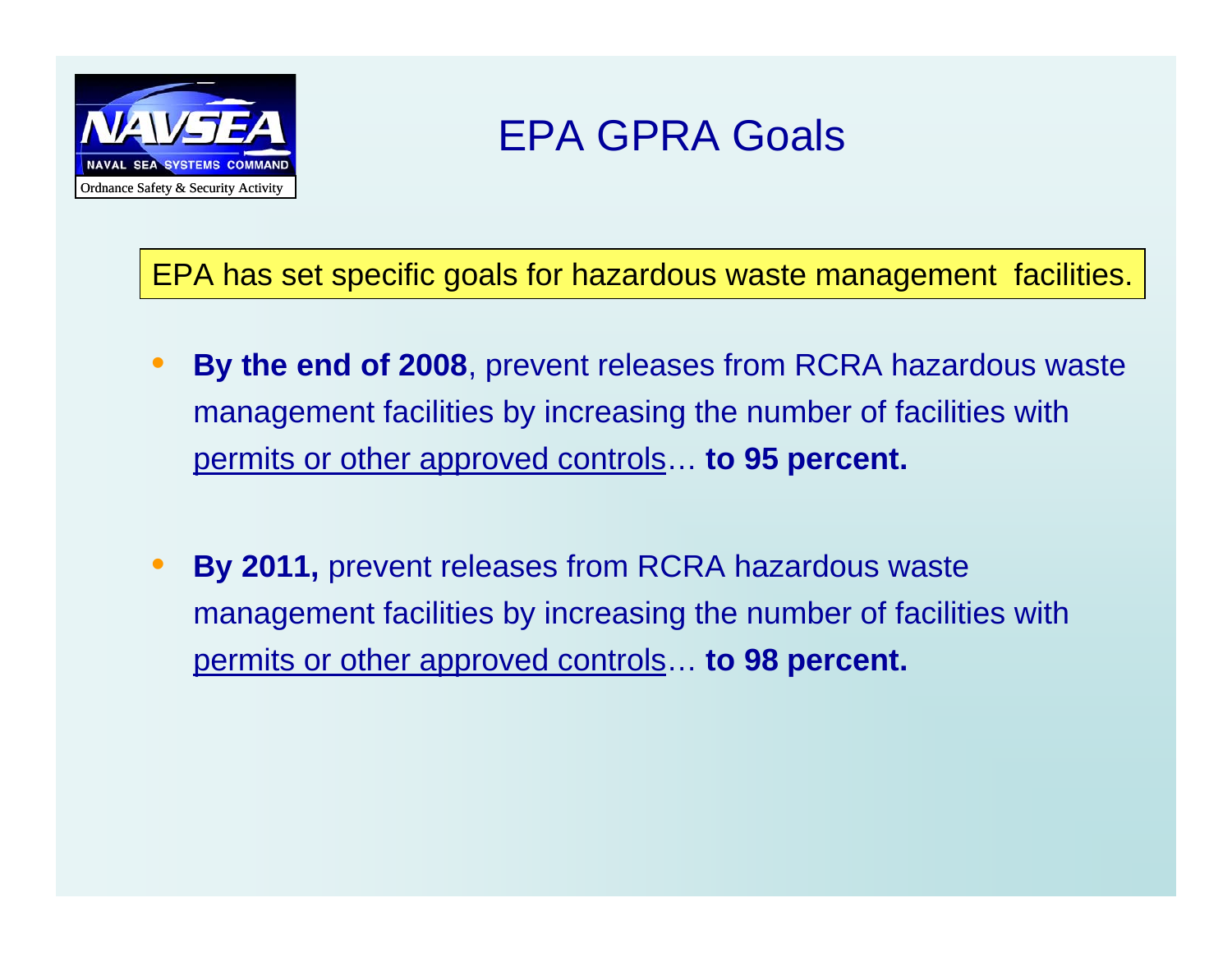

Subpart X are the bulk of remaining GPRA operating facilities with the need of "having approved controls in place."

- $\bullet$  40 CFR Part 264, Subpart X: Miscellaneous Units
	- thermal treatment units other than incinerators, boilers, or industrial furnaces
	- open burning / open detonation (OB/OD)
	- detonation chamber
	- $-$  chemical, physical, biological treatment units
	- "catch all" for innovative technologies and units

Jeff Gaines, RCRA Permits Branch January 16, 2002 gaines.jeff@epa.gov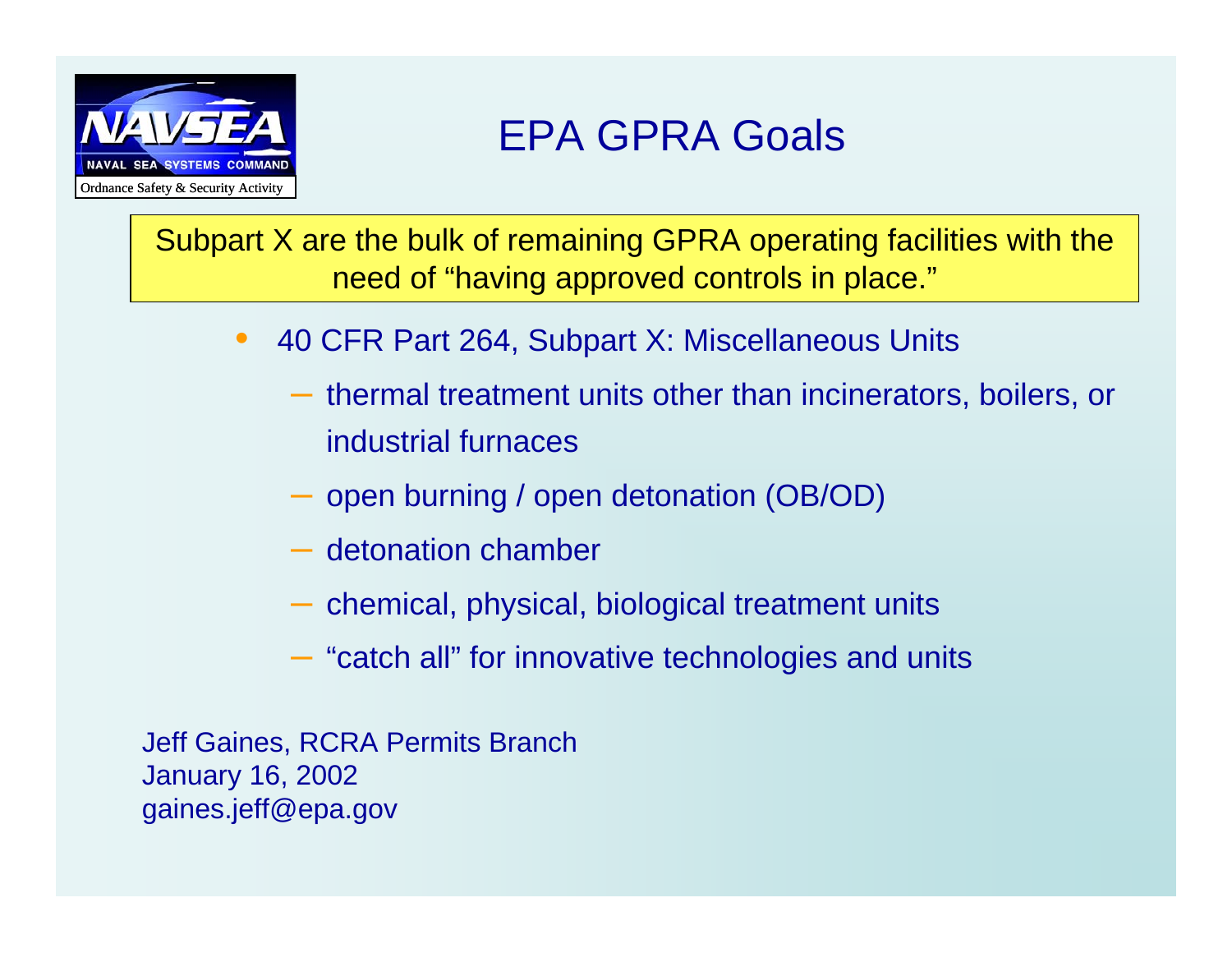

## EPA GPRA Goals

### What does "having approved controls in place" mean?

- • Approved controls in place:
	- operating under final approved permit
	- closed with approved post-closure plan
	- $-$  unit is being handled by a cleanup program
	- unit has achieved clean closure
	- unit has no waste threat
	- $-$  case-by-case verification (for non-operating facilities)

http://www.epa.gov/epaoswer/hazwaste/permit/gprabkgr.htm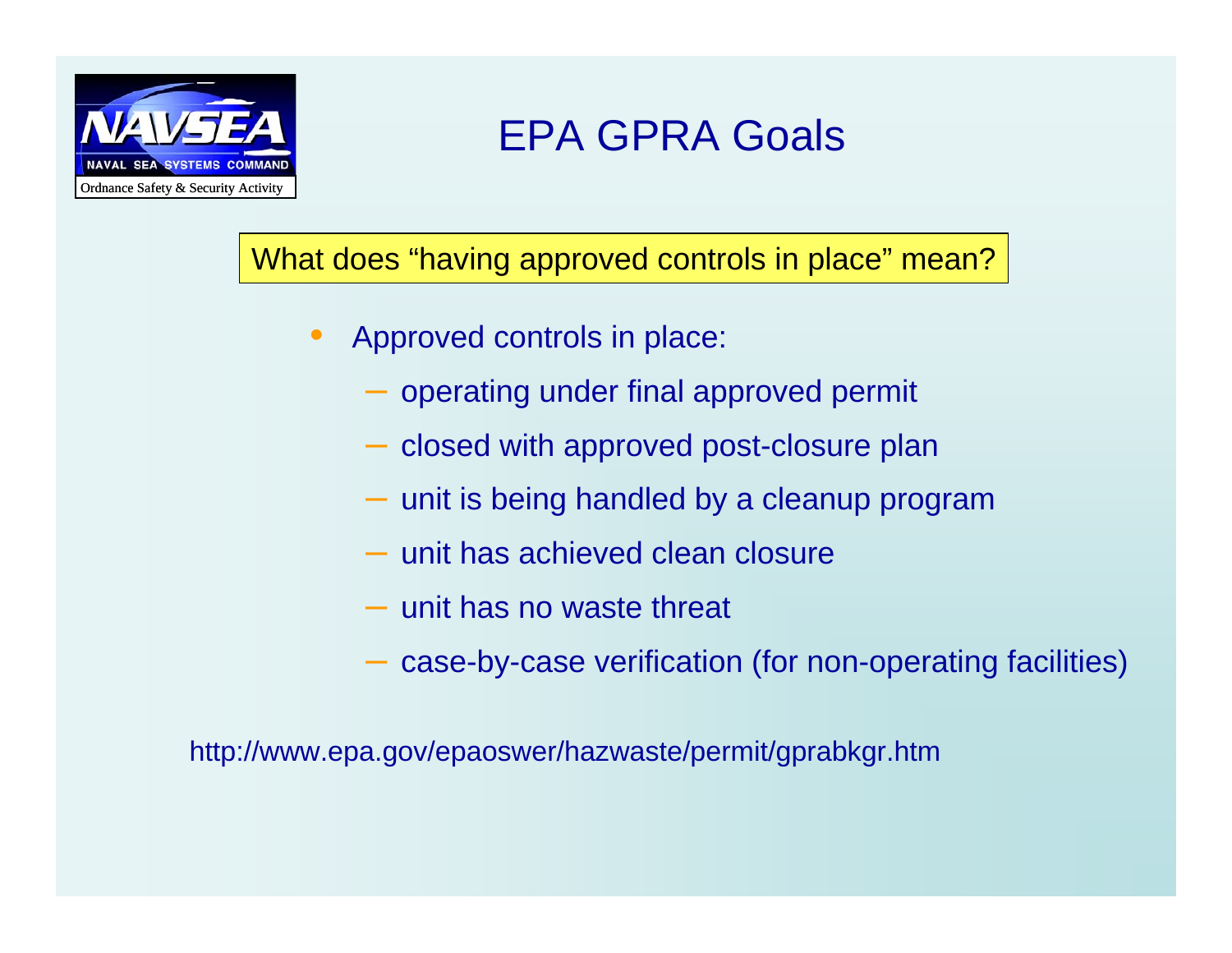

### EPA GPRA Goals

- $\bullet$  A draft list of 'Federal Facilities with Permitting Obligations' had 185 units: 28 units not under control.
	- List includes operating permit baseline plus post-closure permit baseline.
	- $-$  EPA wants to update and validate list.
	- Baseline Universe will be used to measure GPRA performance.

If EPA GPRA goal is taken for face value, all but ten of the these units must have approved controls in place by the end of next year.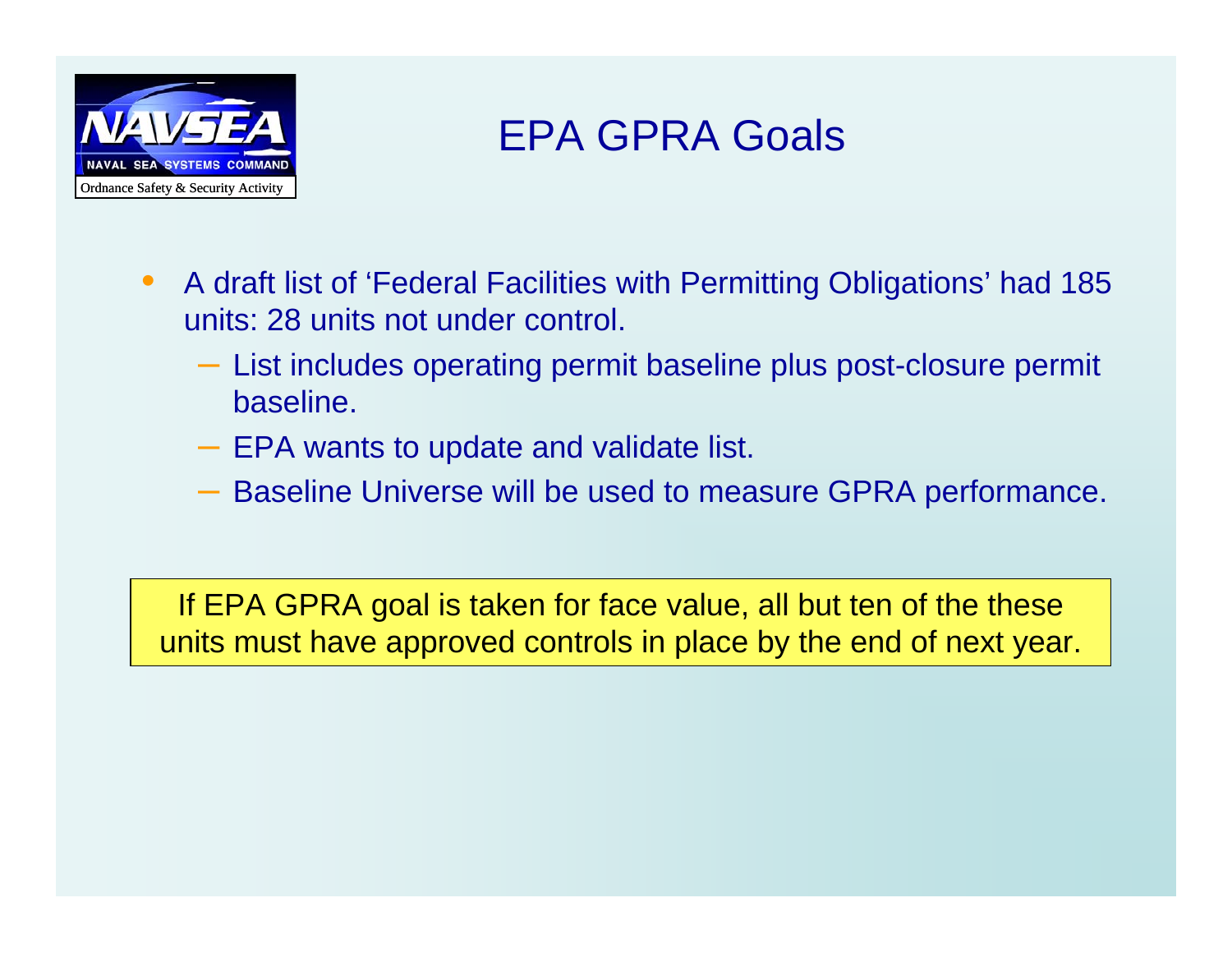

## JOCG OB/OD Optimization Study

| <b>Mission</b>   | <b>Total DoD</b> | <b>Number with Interim</b> |
|------------------|------------------|----------------------------|
|                  | <b>Units</b>     | <b>Status</b>              |
| Demilitarization | 12               | 8                          |
| Manufacturing    | 6                | 6                          |
| RDT&E            | 16               | 11                         |
| Self-generating  | 21               | 14                         |
| Total            | 55               | 39                         |

Report to Joint Ordnance Commanders Group: "Optimization of Department of Defense Open Burning/Open Detonation Units," Munitions Demilitarization/Disposal Subgroup And Environmental Subgroup March 2000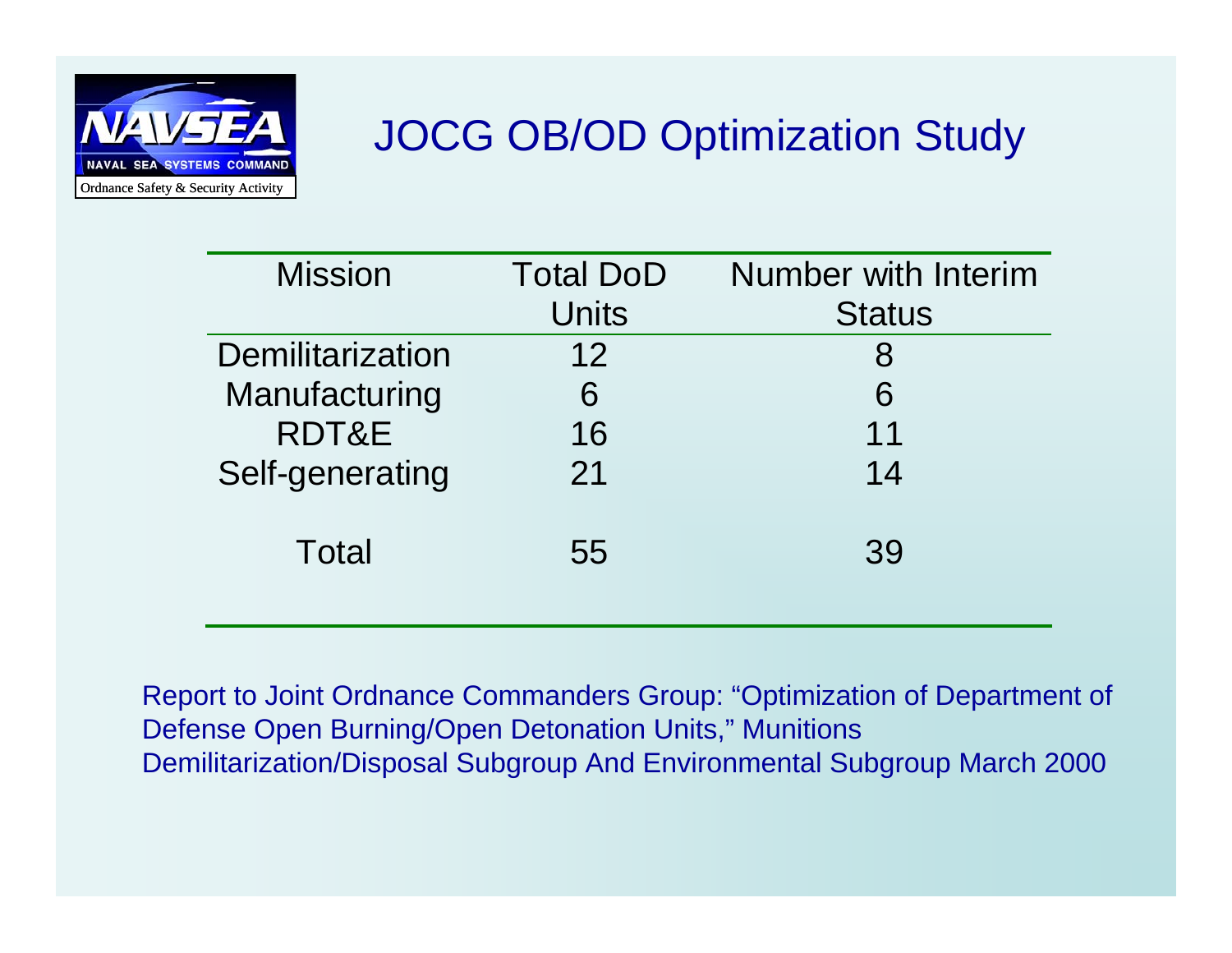

# **Questions**

- $\bullet$ How are these RCRA hazardous waste facilities tracked?
- $\bullet$ What is EPA using for their GPRA accounting?
- $\bullet$  What is EPA's national approach to a final permitting strategy for "having approved controls in place"?
- $\bullet$  What is EPA's national approach to performance standards and permitting guidelines?
- $\bullet$  How can we ensure that we (DoD and EPA) are working from the same list?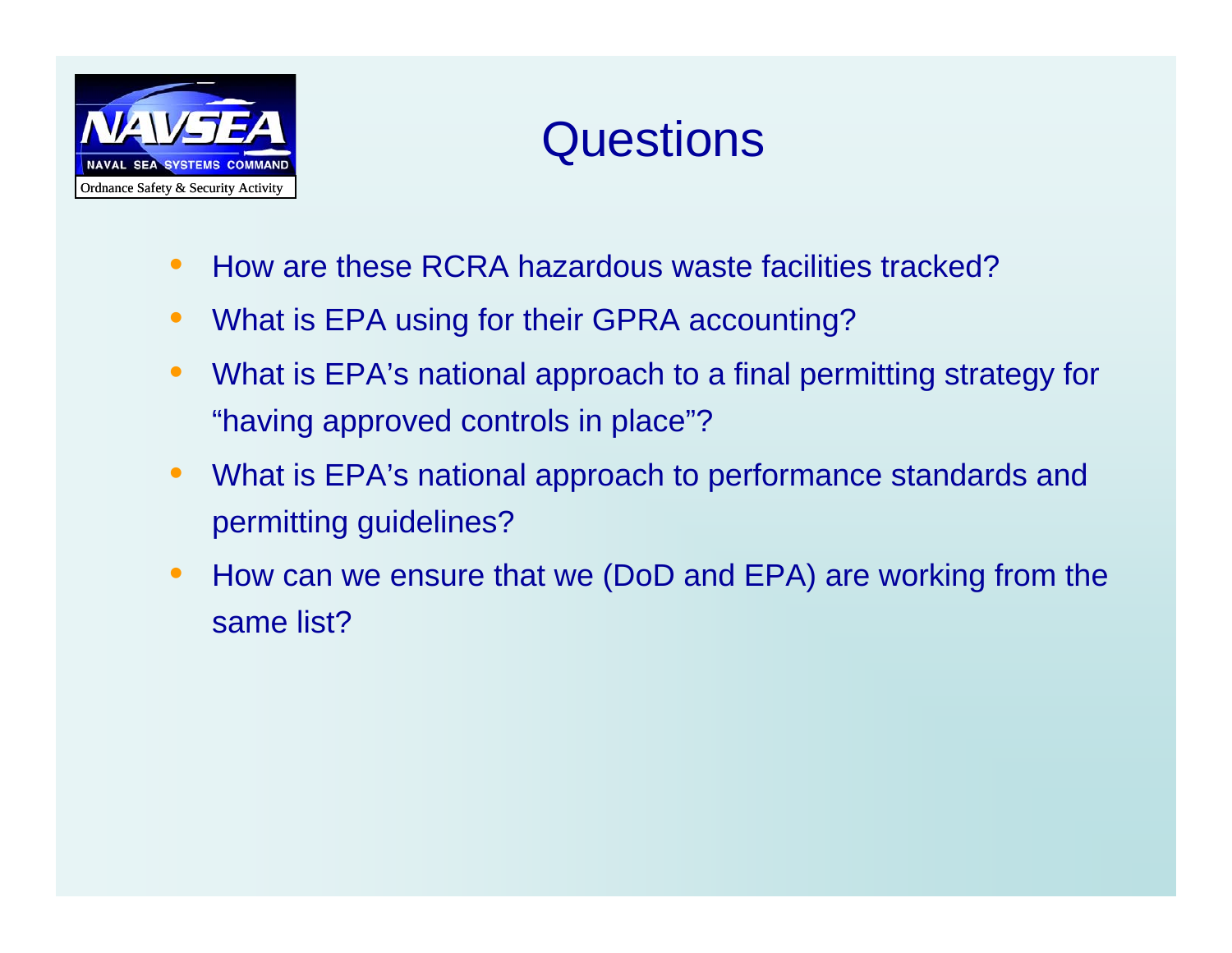

Operational and Environmental Executive Steering Committee for Munitions



**Munitions Action Plan(November 2001)**

#### **Maintaining Readiness through Environmental Stewardship and Enhancement of Explosives Safety in the Life Cycle Management of Munitions**







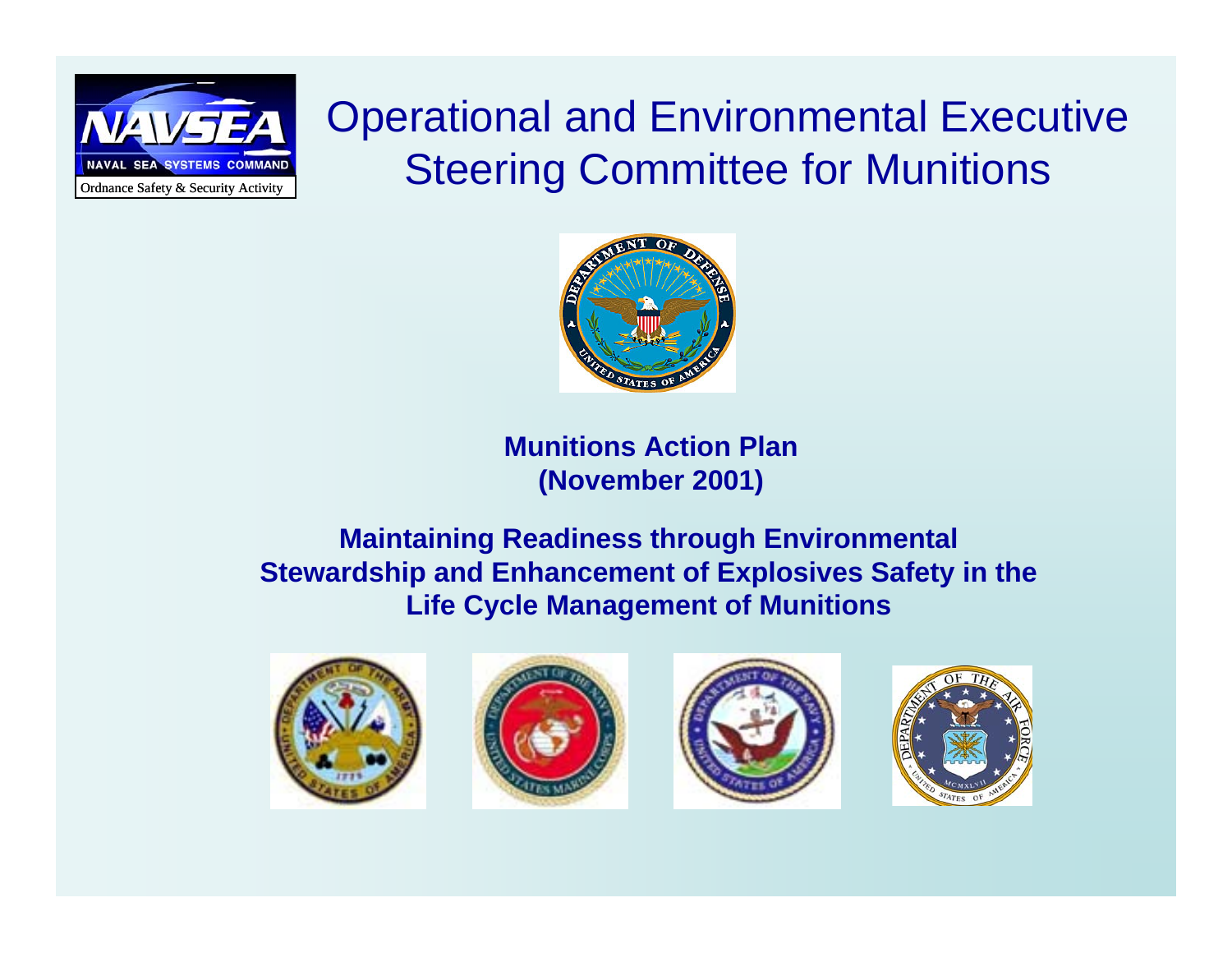

# OEESCM Stockpile Management Subcommittee

#### **Mission**

Manage the conventional ammunition stockpile to support operational requirements while enhancing explosives safety and reducing the potential for adverse effects to the environment.

- $\bullet$  OEESCM Stockpile Management Subcommittee Issues
	- storage, transportation, demilitarization of excess and obsolete munitions
	- resource recovery and recycling of munitions
	- $-$  treatment and disposal of waste munitions

Note: The Demilitarization Subcommittee now integrated with the Stockpile Management Subcommittee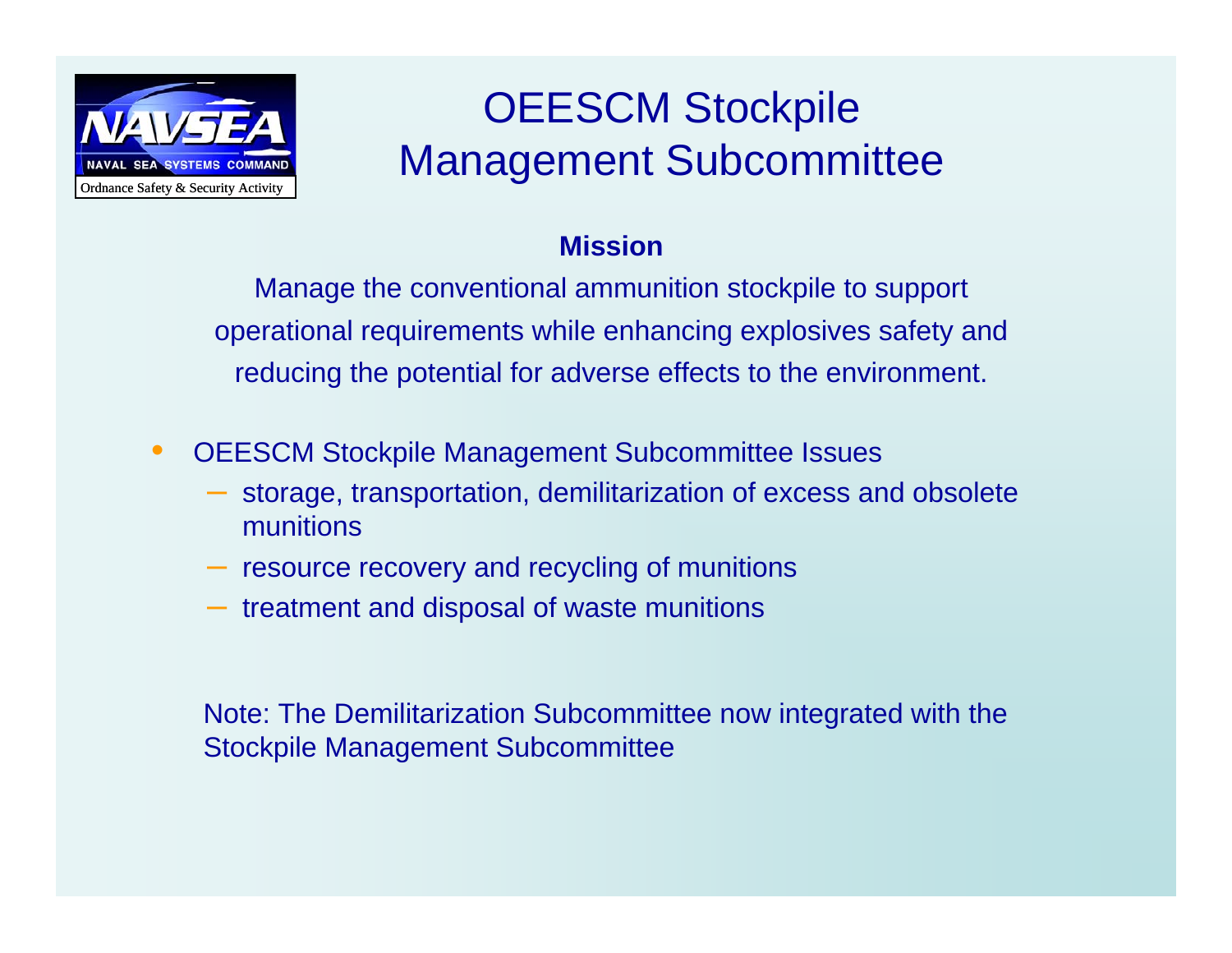

OEESCM Stockpile Management Subcommittee Members

 $\bullet$ 

- $\bullet$  **OSD**
	- Vic Wieszek, OSD-ATL
- • **Army**
	- Tony Livingston, JMC
	- Tim Alexander, AEC
	- J.C. King, DASA
	- Aaron Williams, DAC
	- Ty Nordquist, DAC
- $\bullet$  **Air Force**
	- Dave Kumar, HQAF
	- Jorge Sanchez, AFCEE
	- **Navy**  Randy Cramer, NOSSA
		- Deb Morefield, ASN
- $\bullet$  **Marine Corps** Jennifer Simmons, USMC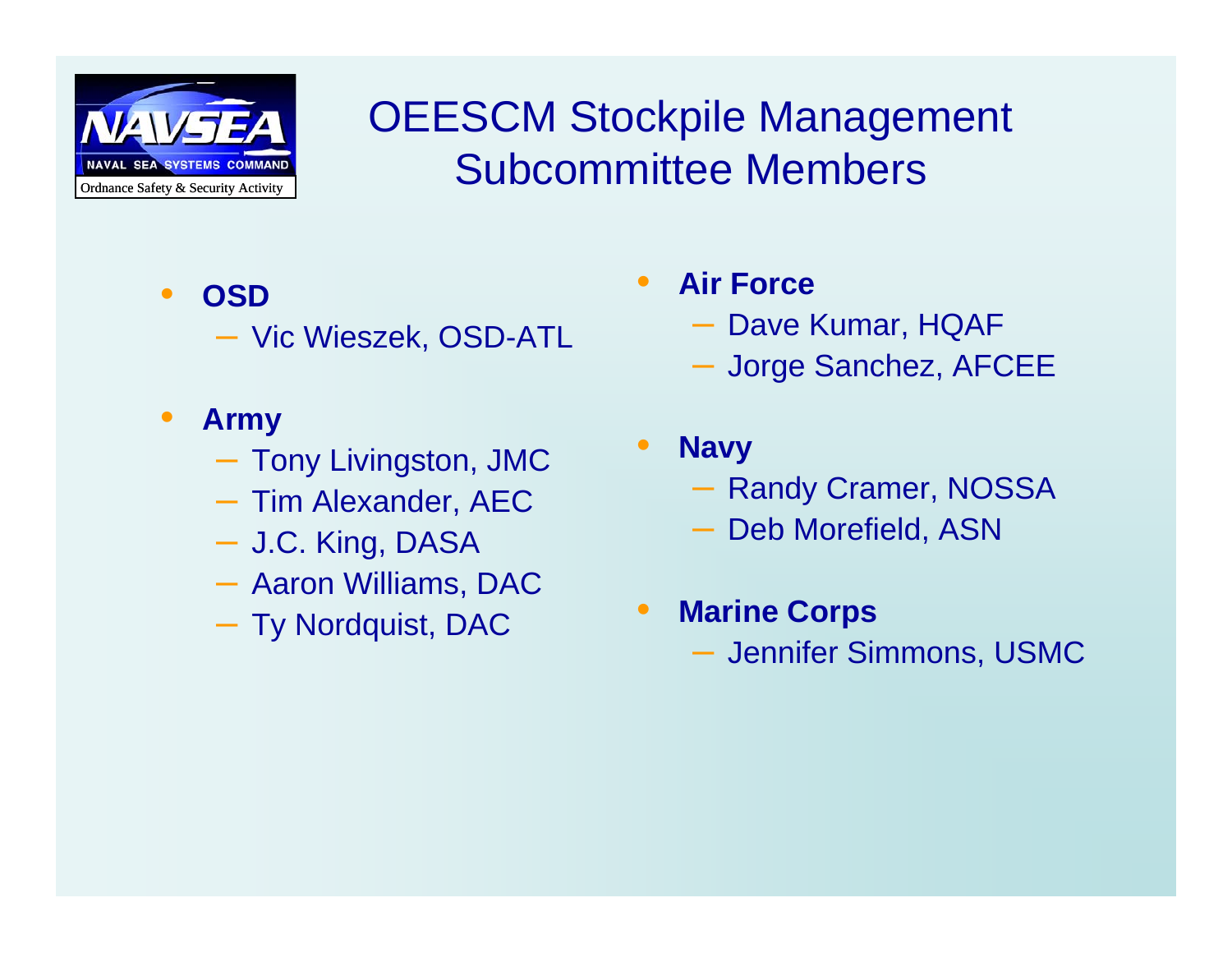

### EPA Subpart X Workgroup

Toshia King, Office of Solid Waste 703/308-7033 Stacy Braye, Region 9 415/972-3345 Tab Tesnau, Office of Solid Waste 703/605-0636 Vern Myers, Office of Solid Waste 703/308-8660 Michael Galbraith, Office of Solid Waste 703/605-0567 Michael Kaufman, Office of Solid Waste 703/308-0436 Eric Reynolds, Site Remediation and Technology Innovation 703/603-9928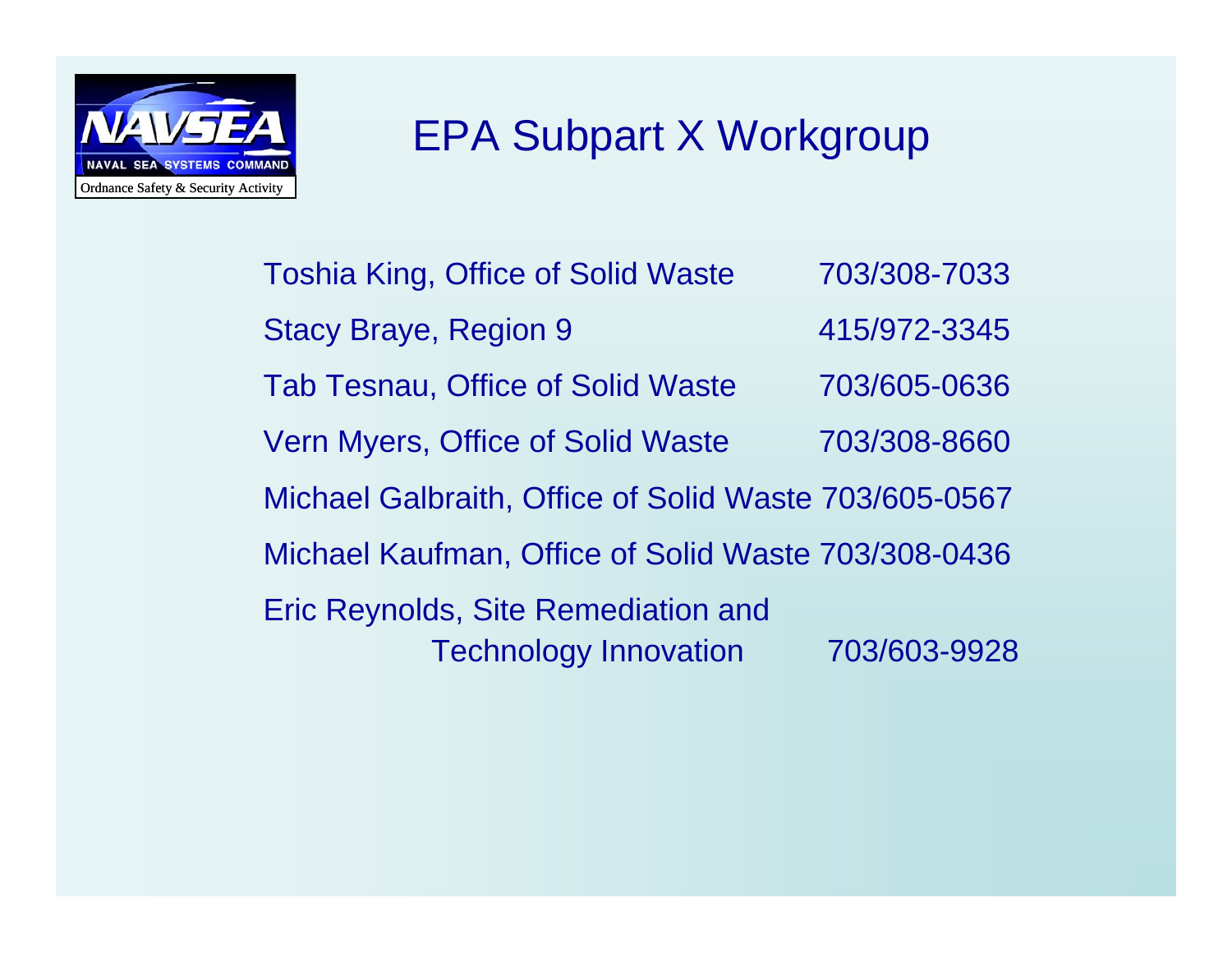

## Joint DoD/EPA OB/OD Initiative

### Short Term

- • Joint DoD/EPA meeting held at Crystal City EPA Headquarters March 14, 2007.
- $\bullet$  We agreed to consolidate our respective lists for use as the Baseline Universe and GPRA performance metric.
- •DoD will update and refine list of OB/OD facilities.
- $\bullet$  We agreed to identify barriers to permitting or for having controls in place (DoD internally—EPA with states).

#### Longer Term

- •Get accurate accounting of the RCRA status of DoD facilities.
- $\bullet$  Determine obstacles to permitting and work with EPA on National guidance.
- •Evaluate assets and establish permitting/closure priorities.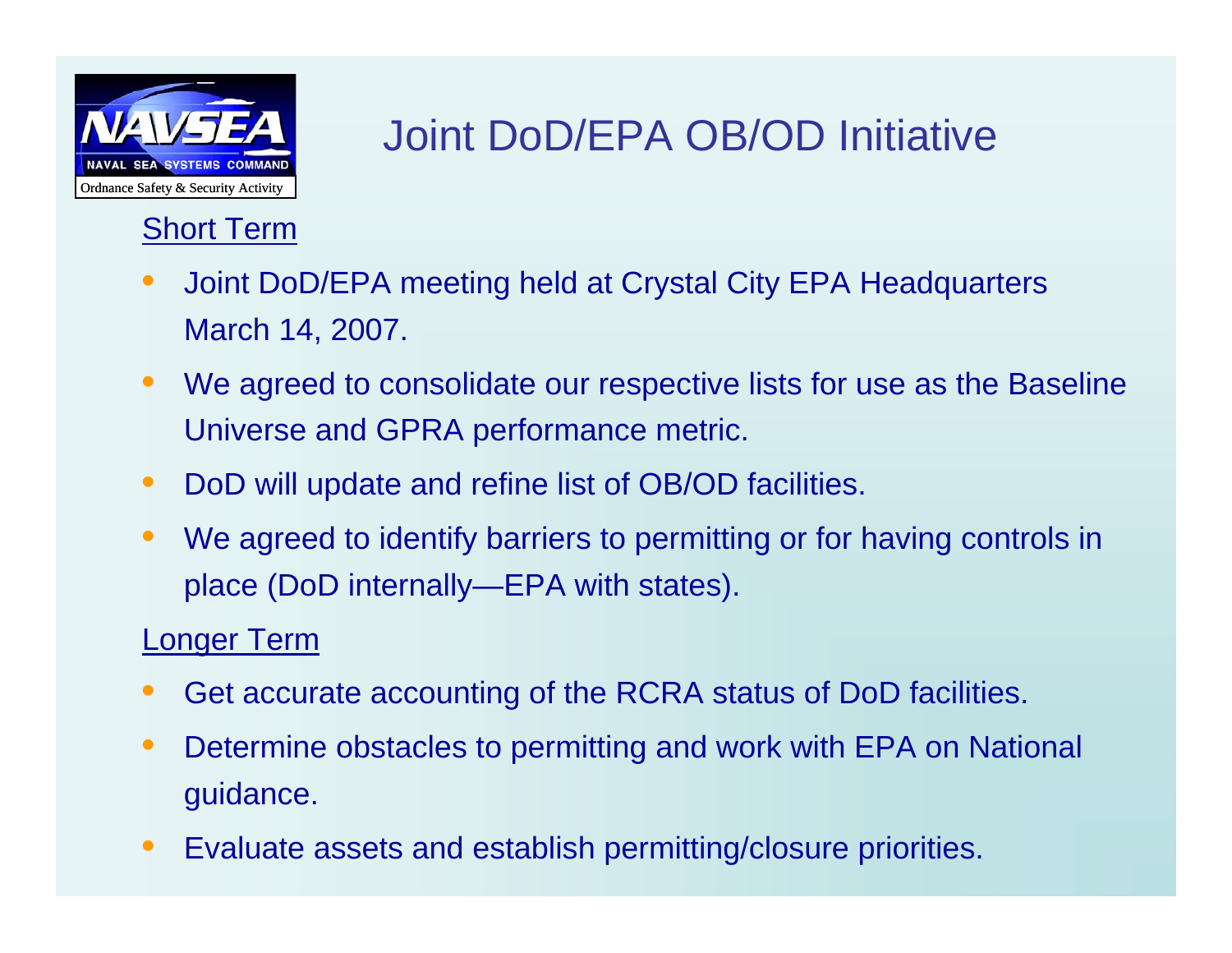

## Joint DoD/EPA OB/OD Initiative

Need to speak the same language.

| Sequence #<br><b>EPA ID Code</b><br><b>Service</b><br>(RCRIS Number) | <b>Permit</b><br><b>Status (Legal</b><br><b>Status</b> ) | <b>Operating Status</b><br><b>Code</b> | <b>Process Code</b> |
|----------------------------------------------------------------------|----------------------------------------------------------|----------------------------------------|---------------------|
|----------------------------------------------------------------------|----------------------------------------------------------|----------------------------------------|---------------------|

- • **EPA ID Code:** issued by the Federal or State RCRA regulatory authority to facilities conducting hazardous waste activities.
- • **Sequence Number:** used to track each unit or unit group (assigned in the RCRIS database. Taken from Part A permit application).
- $\bullet$  **Permit Status (Legal Status):** describes the legal status of the unit or unit group (permitted (PI); interim status (IS); etc.).
- $\bullet$  **Operating Status:** describes the unit in its operating lifecycle (operating (OP); clean closed (CC); etc.).
- $\bullet$ **Process (or process code):** specifies unit type (disposal type (XO1 = OB/OD; X99 Other Subpart X).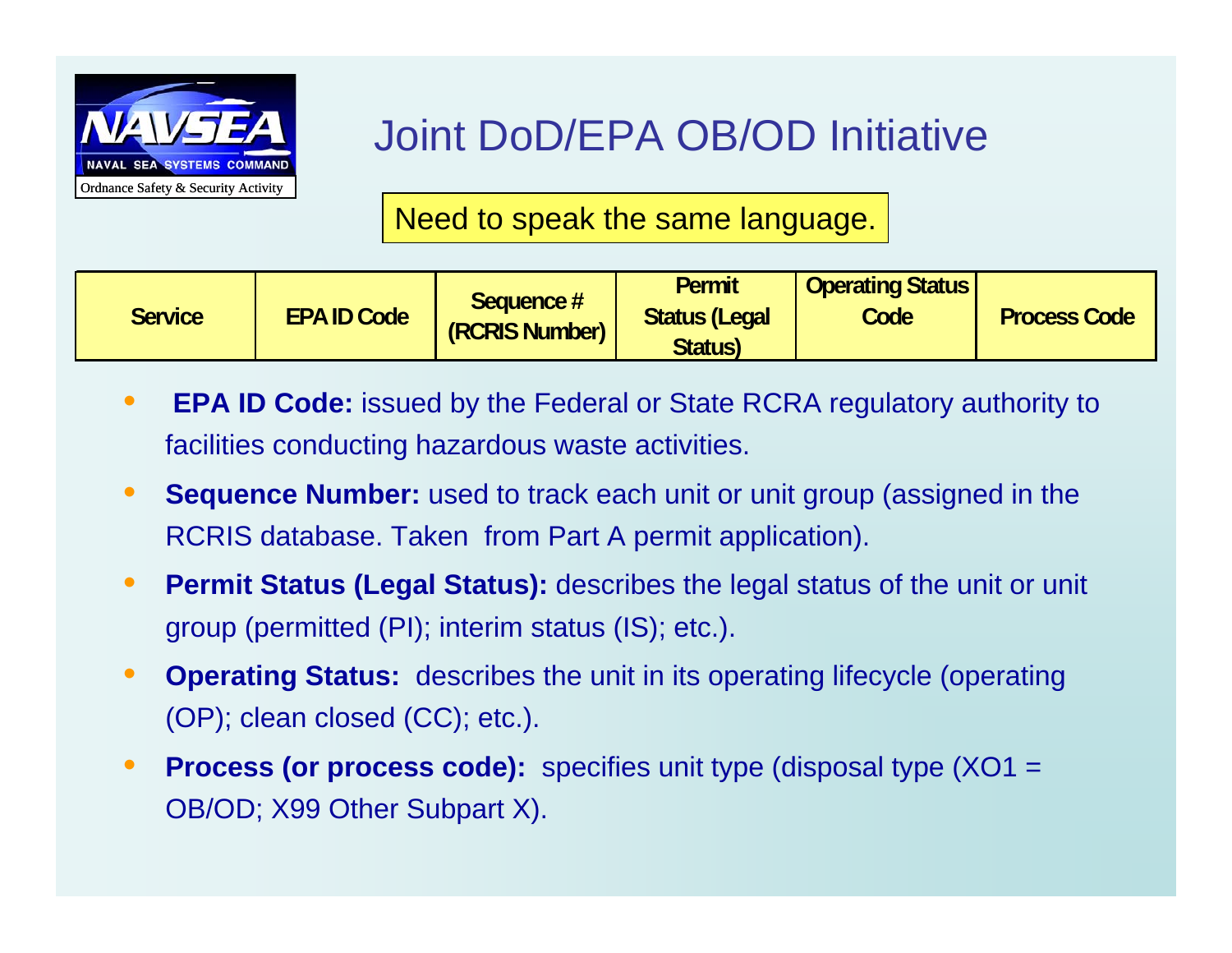

### The Prestige

- $\bullet$  Spreadsheet Results as of April:
	- 52 units Operational Status Code (OP)
	- 20 units Legal Status Code Permitted (PI)
	- 30 units Legal Status Code Interim Status (IS)
	- 2 units Legal Status Code Interim Status Terminated (IT)
- • Not all the Operational Units are OB/OD (molten salt, det chamber, other treatment)

Again, if EPA GPRA goal is taken for face value, all but three of the these units must have approved controls in place by the end of next year.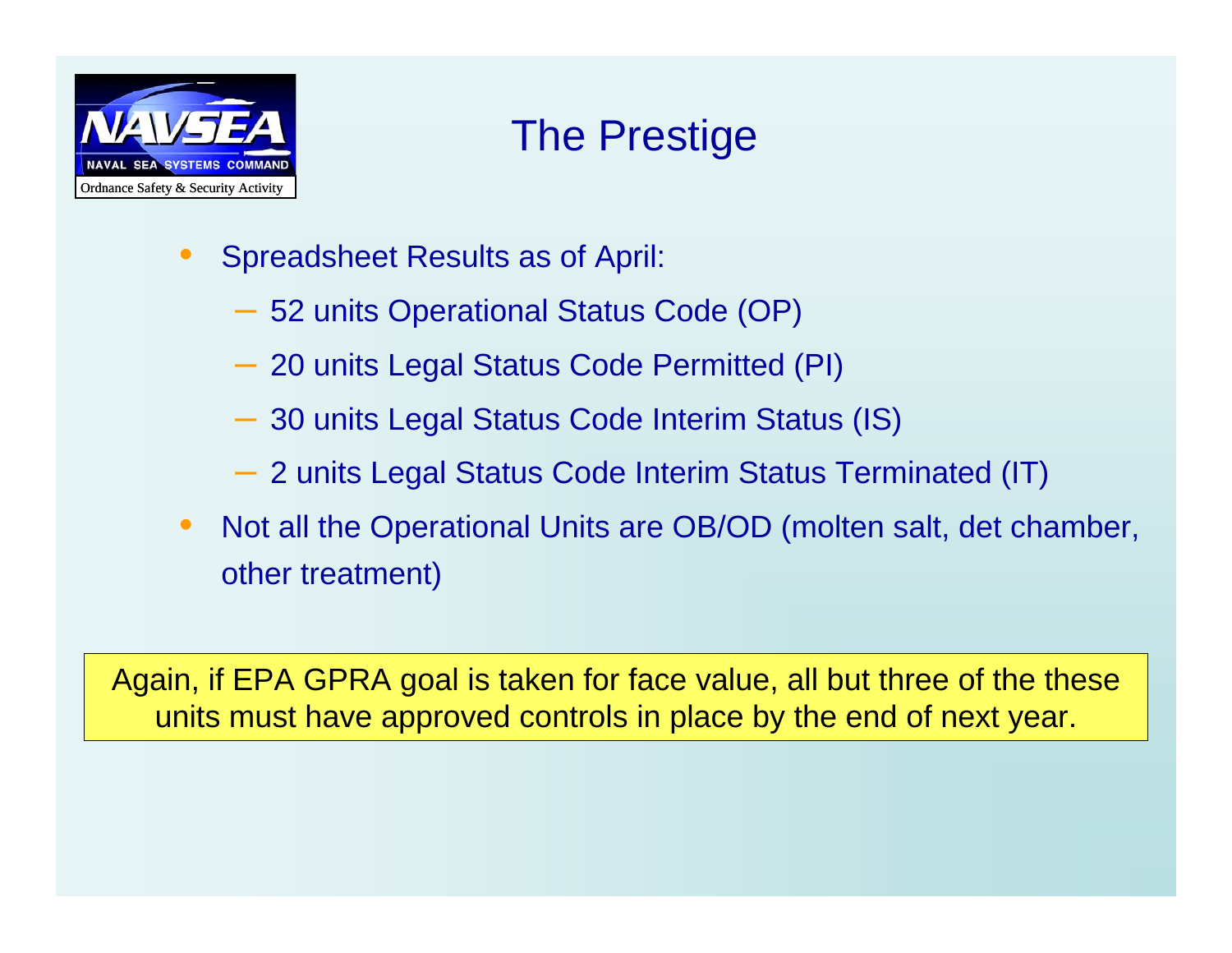

### Achieving GPRA Goals

- $\bullet$ **Mechanisms** 
	- Issue Permits
	- Close Facilities
- $\bullet$  Issues and Impacts to DoD
	- Environmental Requirements
		- $\bullet$ **Permits: Spent millions \$\$\$ on applications** 
			- Awaiting review
			- Unlike other RCRA permits (Use performance standards)
		- $\bullet$  Closure:
			- Triggers stringent regulatory deadlines
			- Most closure plans are inadequate
			- Financial requirements not certain/not budgeted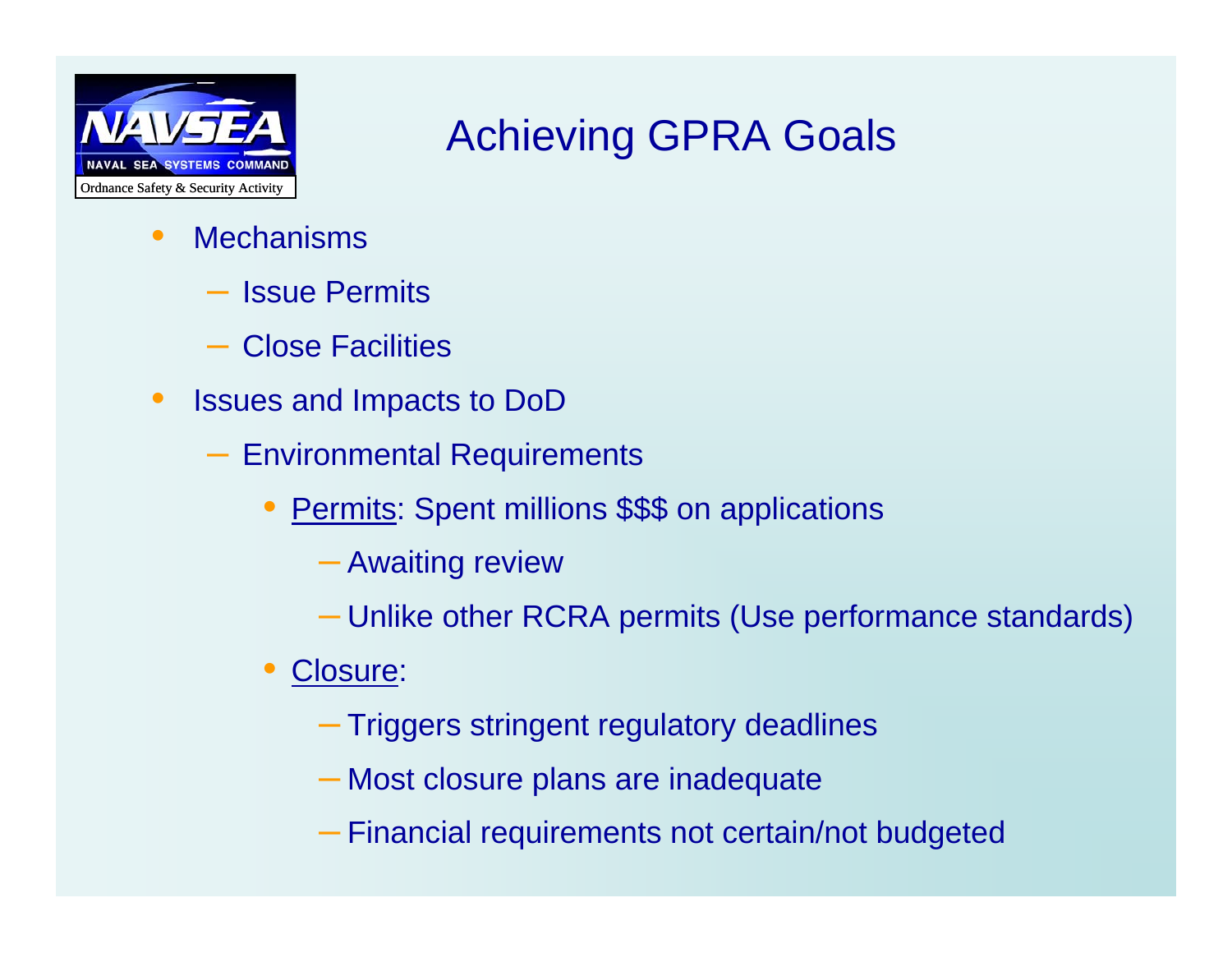

### Next Steps

- • Complete the OB/OD spreadsheet and provide EPA a final list by June 1, 2007. Spreadsheet now includes codes that EPA can directly reference.
- • Work with EPA in consolidating lists to establish a good GPRA Baseline Universe.
- •Identify significant installation specific issues and permitting barriers.
- $\bullet$ Meet again with EPA in Crystal City June 27, 2007